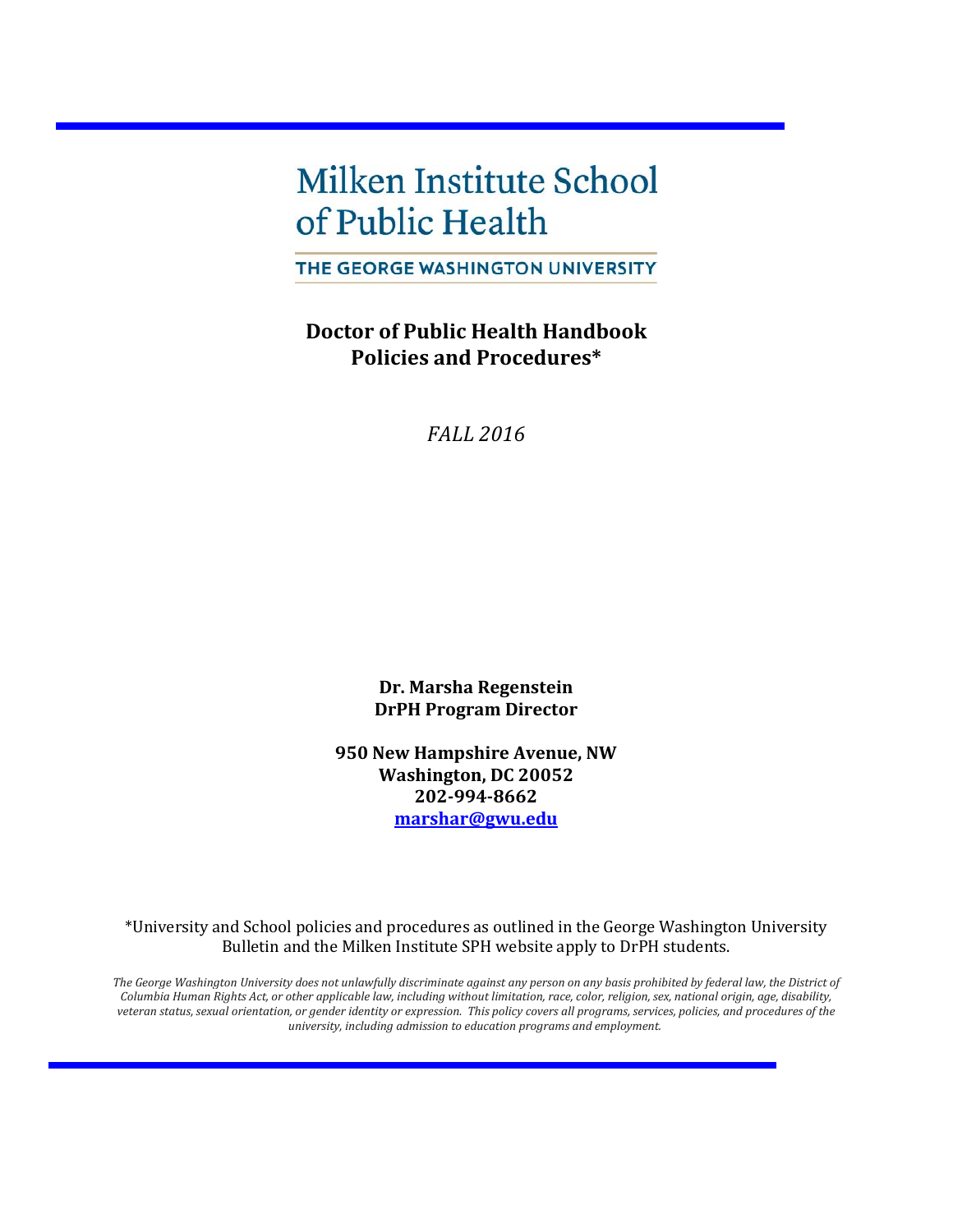# **Table of Contents**

| <b>Department Program Directors</b>                                                                                                                                                                                                                                                                                                                                      | 3                                                                    |
|--------------------------------------------------------------------------------------------------------------------------------------------------------------------------------------------------------------------------------------------------------------------------------------------------------------------------------------------------------------------------|----------------------------------------------------------------------|
| Overview                                                                                                                                                                                                                                                                                                                                                                 | 3                                                                    |
| Admissions                                                                                                                                                                                                                                                                                                                                                               | 3                                                                    |
| <b>Registration Procedures</b>                                                                                                                                                                                                                                                                                                                                           | 4                                                                    |
| <b>Professional Enhancement</b>                                                                                                                                                                                                                                                                                                                                          | 6                                                                    |
| Timeline for Completion of the Program                                                                                                                                                                                                                                                                                                                                   | 6                                                                    |
| <b>DrPH Core Competencies</b>                                                                                                                                                                                                                                                                                                                                            | 8                                                                    |
| <b>DrPH Specialty Fields</b>                                                                                                                                                                                                                                                                                                                                             | 9                                                                    |
| Role of Department Program Director                                                                                                                                                                                                                                                                                                                                      | 9                                                                    |
| <b>DrPH PHASES</b>                                                                                                                                                                                                                                                                                                                                                       | 10                                                                   |
| Pre-Candidacy Phase<br>1. Program of Study<br><b>Required Foundation Courses</b><br><b>Required Specialty Field Courses</b><br><b>Required Specialty Field Electives</b><br>Professional Leadership<br>2. Course Enrollment<br>3. Comprehensive Examination<br><b>Candidacy Phase</b><br>1. Dissertation Proposal<br>2. Dissertation Research<br>3. Dissertation Defense | 11<br>11<br>12<br>12<br>13<br>13<br>14<br>14<br>15<br>15<br>16<br>17 |
| Disposition of the Dissertation                                                                                                                                                                                                                                                                                                                                          | 17                                                                   |
| Degree Certification and Application for Graduation                                                                                                                                                                                                                                                                                                                      | 17                                                                   |
| <b>Graduation Events</b>                                                                                                                                                                                                                                                                                                                                                 | 18                                                                   |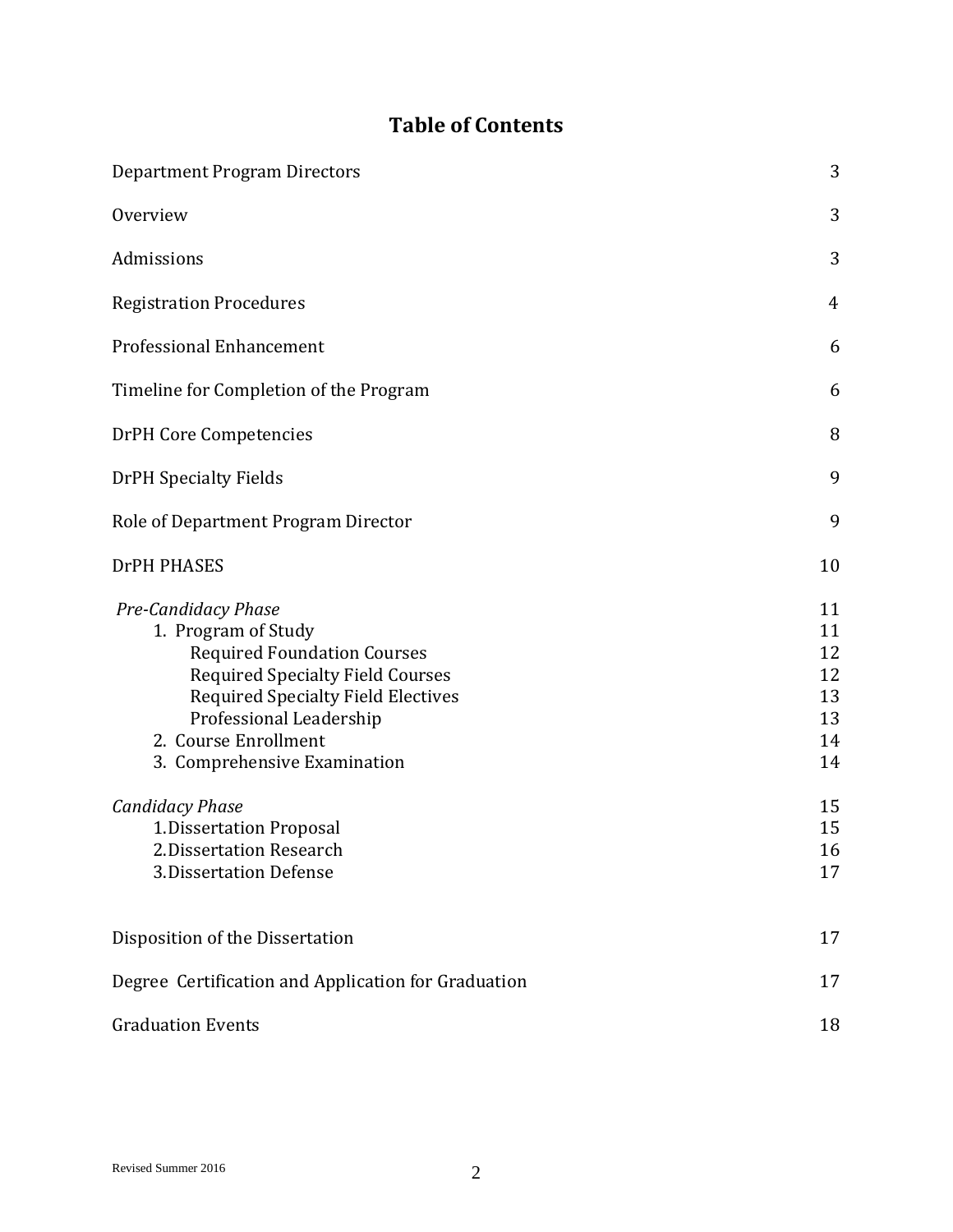# **Department Program Directors**

| <b>Environmental and</b><br><b>Occupational Health</b><br><b>Program Director</b> | <b>Health Behavior</b><br><b>Program Director</b> | <b>Health Policy</b><br><b>Program Director</b> | <b>Global Health</b><br><b>Program Director</b> |
|-----------------------------------------------------------------------------------|---------------------------------------------------|-------------------------------------------------|-------------------------------------------------|
| Dr. George Gray                                                                   | Dr. Melissa Napolitano                            | Dr. Anne Markus                                 | Dr. Amira Roess                                 |
| 202.994.7993                                                                      | 202.994.9099                                      | 202.994.4139                                    | 202.994.3799                                    |
| gmgray@gwu.edu                                                                    | mnapolitano@gwu.edu                               | armarkus@gwu.edu                                | aroess@gwu.edu                                  |

# **Overview**

The Doctor of Public Health (DrPH) degree offered by the Milken Institute School of Public Health (SPH) at the George Washington University prepares professionals to assume national and global leadership positions in environmental and occupational health, global health, health behavior, and health policy. The field of public health provides unique insights into the complex interrelationships between health, politics, and human development. It enables professionals to address public health issues by marshalling research and analytic skills to develop innovative approaches to understand health and to promote and advocate for improved health outcomes.

The DrPH degree is the terminal degree in the professional discipline of public health. Consistent with this advanced professional orientation, the DrPH degree prepares future public health leaders to apply critical thinking and rigorous research methods to the complex practical problems facing practitioners and policy-makers in public health practice.

The DrPH degree is designed to both follow and promote the principles of academic public health practice. Recent events sharply illustrate the need for public health professionals who can provide the leadership to expand and strengthen the U.S. and global public health systems. The DrPH degree is designed to prepare professionals with the necessary skills to provide this leadership.

# **Admissions**

The Milken Institute SPH offers DrPH degrees in four specialty fields: environmental and occupational health; global health, health behavior; and health policy. An important first step for all prospective applicants to the DrPH degree is to discuss their interests and goals with the respective Department Program Directors, who serve as academic advisors for students entering the four DrPH specialty areas.

The DrPH degree is open for admission fall semester of even-numbered years (e.g., 2016, 2018, 2020). The DrPH degree is designed for mid-career professionals who are seeking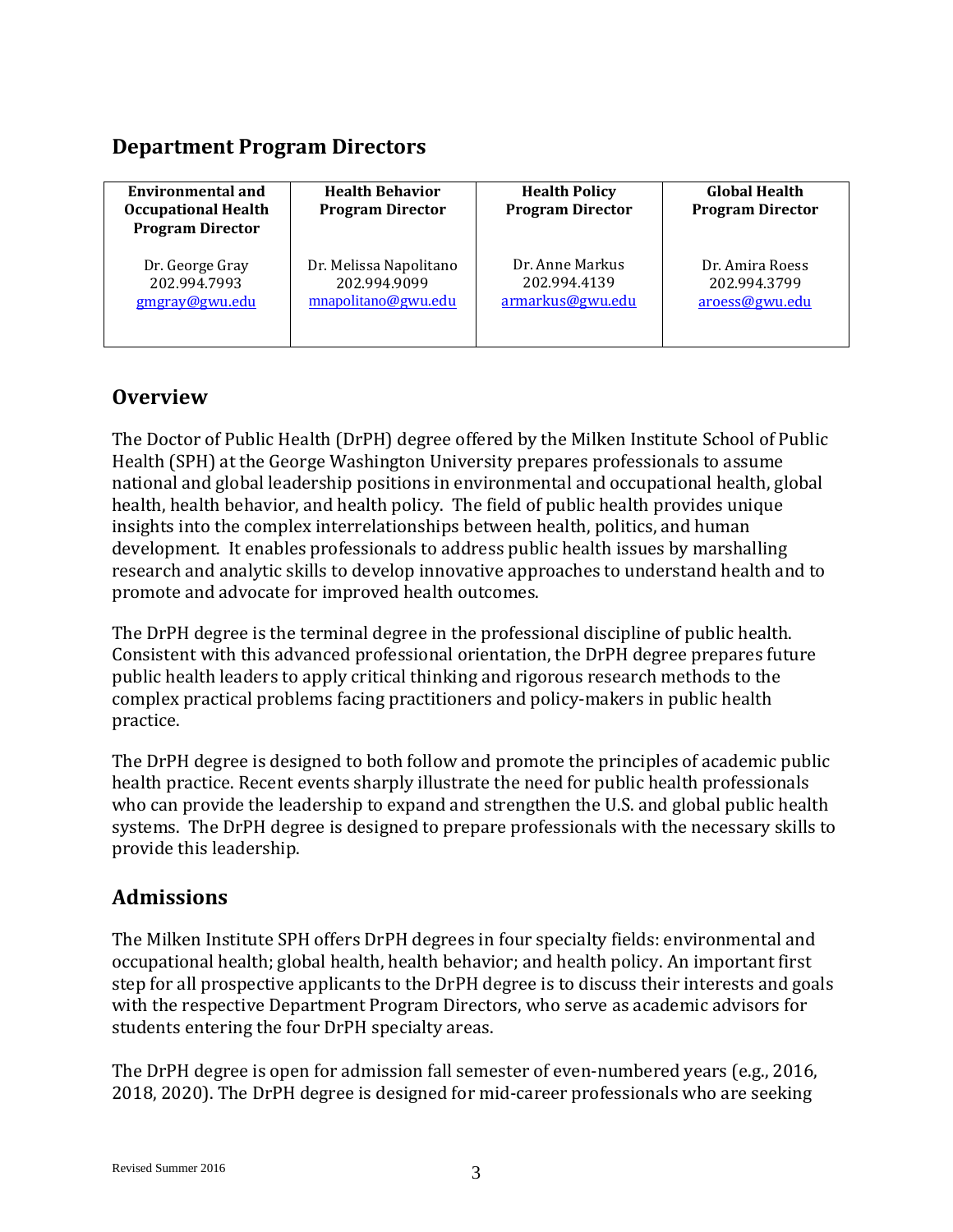training to become public health leaders. While many DrPH students attend the program on a full-time basis, the program courses are often scheduled after work hours to accommodate part-time, working students. Applicants who have completed an MPH from a program accredited by the Council on Education for Public Health (CEPH) are strongly preferred for admission to the DrPH program. Students accepted to the DrPH program who have not completed an MPH may be required to take additional courses beyond the 48-credit minimum requirement to satisfy pre-requisites associated with doctoral level public health studies.

Completed applications must be received on or before December  $1<sup>st</sup>$  of the year preceding the admitting year (e.g., December 1, 2015 for admission in the Fall 2016) to be considered for admission.

Only completed applications, with all supporting materials, will be considered for admission. Admissions information is available on the School website here: [http://publichealth.gwu.edu/admissions/graduate/application-process.](http://publichealth.gwu.edu/admissions/graduate/application-process) *All doctoral applicants, without exception, must submit GRE scores (no older than five years) to SOPHAS.*

All international students must prove English proficiency. There are a variety of ways to do this. Information on admissions requirements are available on our website here: [http://publichealth.gwu.edu/admissions/graduate/international-language-and-testing](http://publichealth.gwu.edu/admissions/graduate/international-language-and-testing-requirements)[requirements.](http://publichealth.gwu.edu/admissions/graduate/international-language-and-testing-requirements)

Applicants must identify the specialty field to which they are applying and address the reasons for their interest in the program. Applicants may select only one specialty field per admissions cycle. All completed applications will be reviewed by the respective program director who oversees the program at the departmental level; competitive applicants will be interviewed in-person or by telephone. Applicants will receive an admission decision by March 15.

# **Registration Procedures**

It is necessary to remain an active student in the DrPH program.

- DrPH students must register *every* fall and spring semester until they have successfully completed all DrPH program requirements, including defense, final approval and submission of their dissertation. Students who do not register during each fall and spring semester will be considered out of status and may not register for the following semester.
- DrPH students must register for one specified core class during the summer between the first and second year of the program. Students may register for additional classes during the summer session as well. In subsequent summer semesters, students may opt to register for one or more summer classes, but it is not required.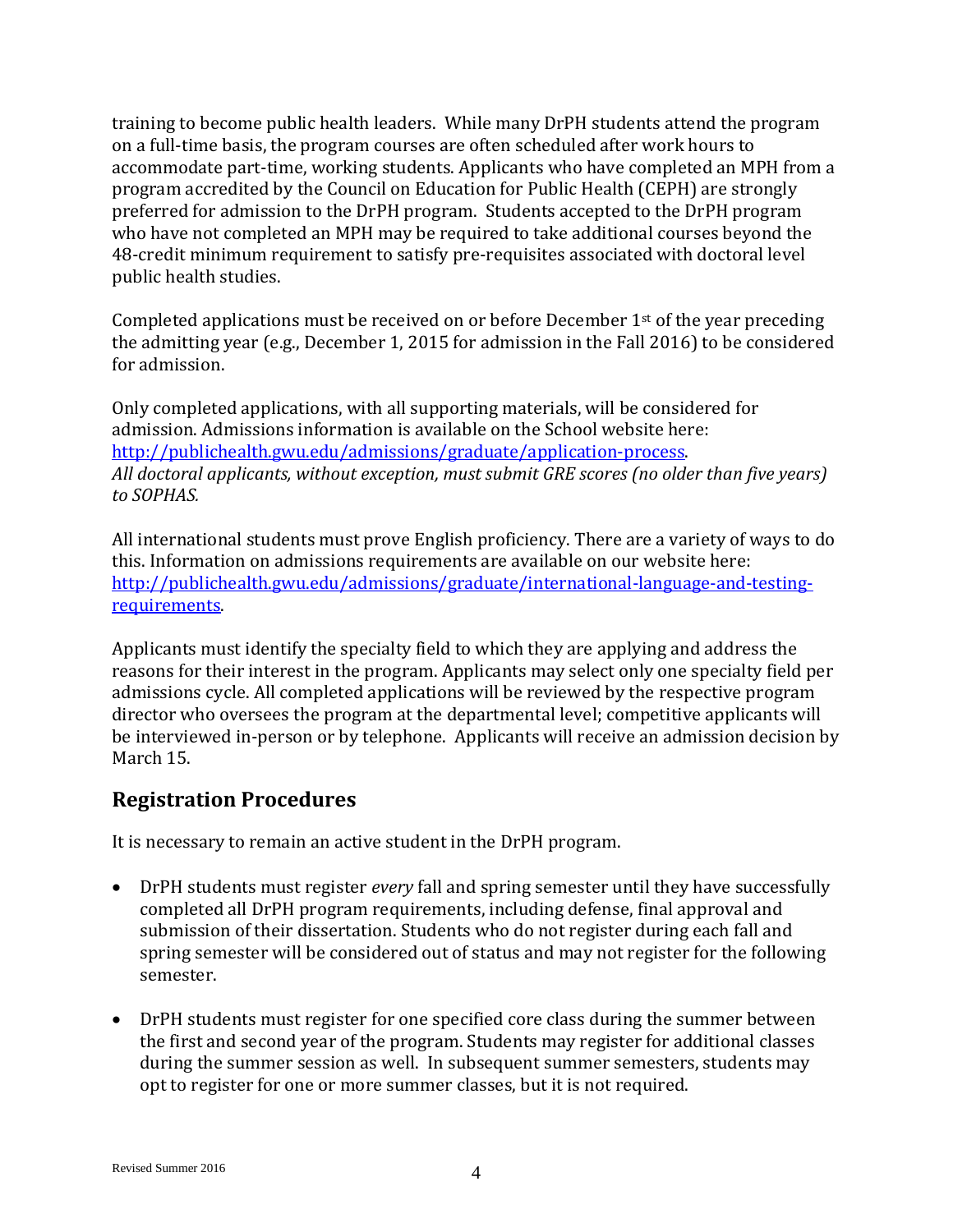- Students who are not enrolled in summer classes or do not defend their dissertation or dissertation proposal during the summer semester are not required to register during the summer semester.
- Students scheduled to defend their dissertation or dissertation proposal during the summer semester must be registered for the summer session.
- DrPH students are expected to be actively engaged in fulfilling the requirements for the DrPH degree. During the first two and a half years of the program, students are expected to enroll in a minimum of two core courses in each of the fall and spring semesters, one core course in the summer between these two semesters, and one core course in the fall of Year 3. Following the completion of required coursework, students must register for a minimum of one credit hour in each fall and spring semester to remain enrolled in the program. This minimum can be met through course enrollment, leadership credits, Dissertation Research credits, Continuous Enrollment (if eligible), or Continuing Research. The type of registration depends on the student's progress in the program:
	- o Dissertation Research: Only DrPH students who have successfully defended the dissertation proposal phase may register for PUBH 8423-Dissertation Research. Students may register for one or more dissertation research credit(s) per semester. A *minimum* of 6 Dissertation Research credits are required to complete the DrPH program; a *maximum* of 9 Dissertation Research credits may be taken.
	- o Continuous Enrollment: DrPH students who have completed all of their Dissertation Research credit requirements and all other program requirements may be eligible to register for UNIV 0982-Continuous Enrollment, upon approval from the DrPH Program Director. The University charges a nominal fee for Continuous Enrollment. Once approved, students may continue to register for Continuous Enrollment throughout the remainder of their DrPH program, consistent with overall program requirements related to the seven year time limit for the degree. Continuous Enrollment is most commonly used by students in their last semester or two of the program, as they complete the dissertation and prepare for the dissertation defense.
	- o Continuing Research: DrPH students who have met the coursework and leadership credit requirements, but have not yet successfully defended their dissertation proposal, must register for one credit of Continuing Research (PUBH 0940), which requires a tuition payment of one full credit hour. Continuing Research credits cannot be used to satisfy any of the credit requirements for the DrPH; they do not substitute for the 6-9 Dissertation Research credits that are required for graduation.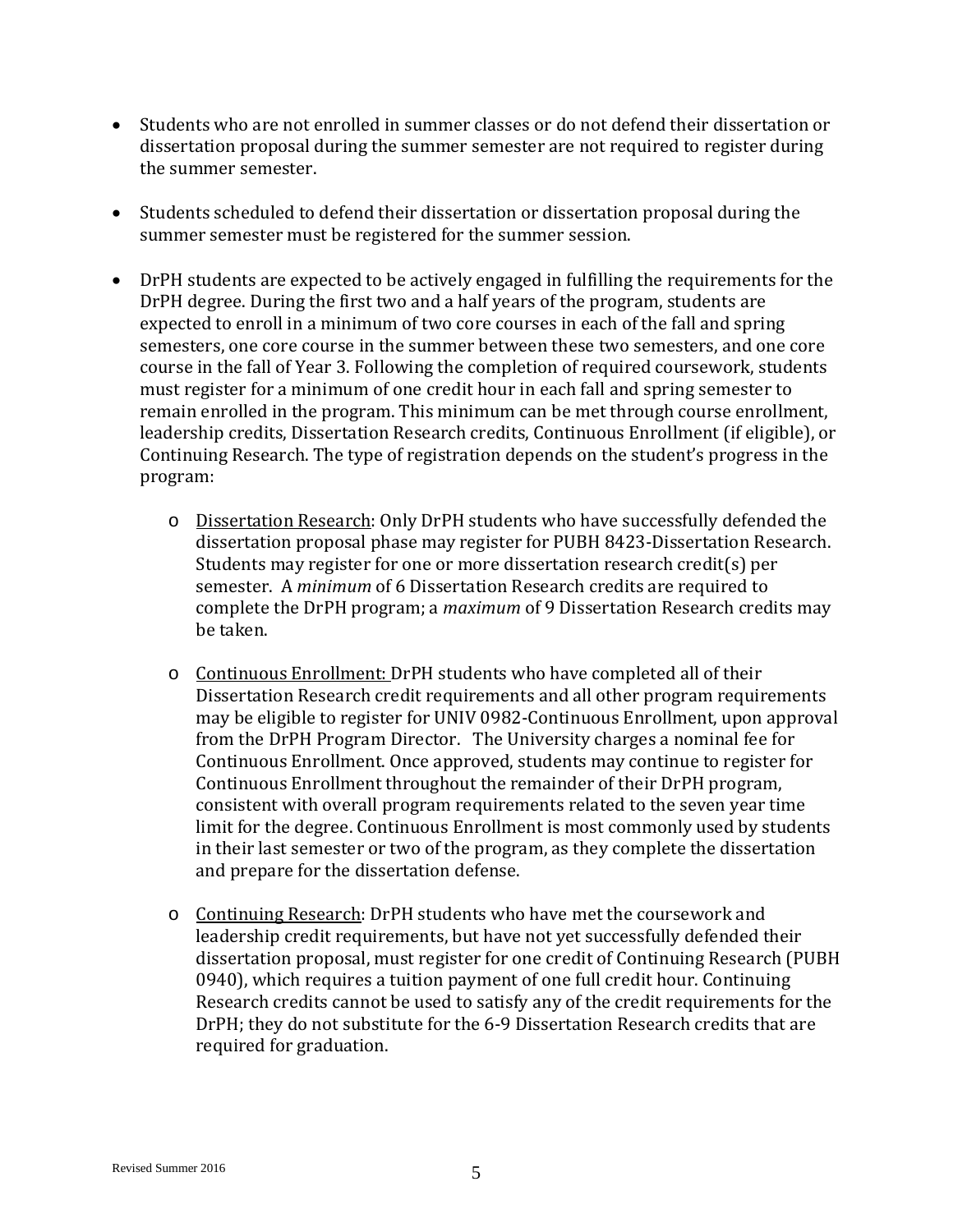- Students have the option of taking a Leave of Absence for up to 2 semesters while enrolled in the DrPH program. Students must apply for a Leave of Absence by completing a petition during the Fall or Spring registration period; the petition must be approved by the Department Program Director and the DrPH Program Director. Each Leave of Absence must be separately approved and can be taken sequentially or at different times while in the program. Students must officially register for Leave of Absence to stay in status. The University charges a nominal registration fee to remain enrolled during a Leave of Absence.
- Students are responsible for completing and submitting all required registration materials. Students are advised to periodically review their registration actions to make certain they are accurate and current. Students should always retain copies of all registration transactions submitted to the University or the Milken Institute SPH.

# **Professional Enhancement Activities**

Doctoral degree students in the Milken Institute School of Public Health are *required* to attend eight hours of professional enhancement activities during their program. Professional enhancement activities supplement the academic curriculum and help prepare students to participate actively in the professional community. Students can fulfill this requirement by attending workshops, seminars, or other relevant professional meetings, which are often held at the Milken Institute SPH and in the metropolitan Washington, DC area. The Professional Enhancement form is available at [http://publichealth.gwu.edu/academics/forms.](http://publichealth.gwu.edu/academics/forms)

# **Timeline for Completion of the Program**

DrPH students must complete all requirements of the degree program within seven years. Students are expected to be actively engaged in their course of study throughout their time in the DrPH program.

The program is designed to enable part-time and full-time students to complete all requirements and graduate within four years. Students complete most coursework over a two-and-a-half year period that includes enrollment in a required summer course between the first and second year. Most students sit for comprehensive exams after their fifth semester in the program (this includes the summer between the first and second years). Students must fulfill all requirements of the DrPH degree in accordance with the curricular requirements (shown on page of this document). The chart below provides an outline of the expected progress\* through the program.

We encourage prospective and current students to review the Dissertation FAQ's which includes information on the processes and milestones associated with conducting and completing the DrPH doctoral dissertation.

The following chart outlines expected progress/milestones for completion of the program for students who begin the DrPH program in fall 2016: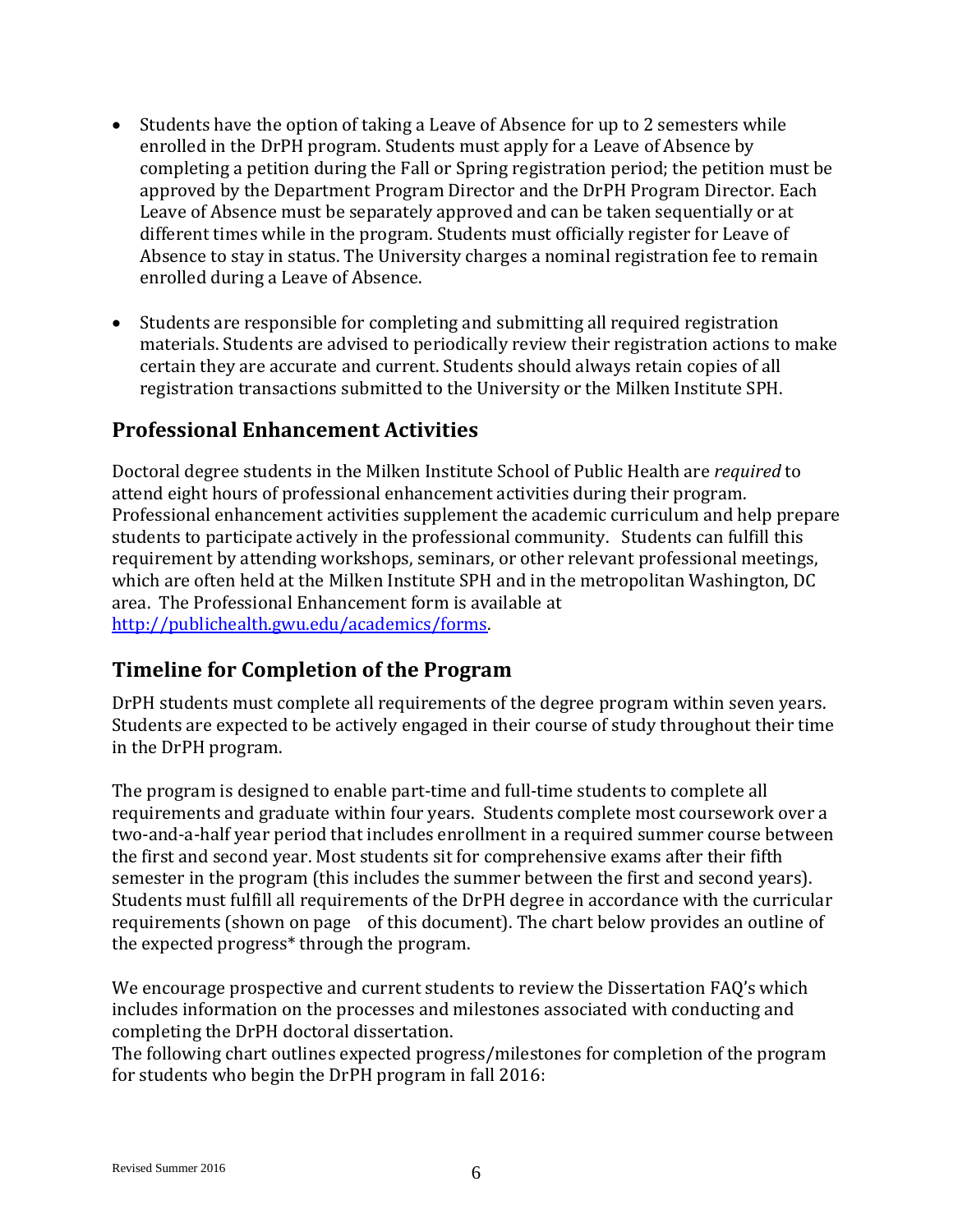| <b>YEAR</b>  | <b>SCHEDULE</b>                                                             | <b>PROGRAM EXPECTATION</b>                                                                                                                                   |
|--------------|-----------------------------------------------------------------------------|--------------------------------------------------------------------------------------------------------------------------------------------------------------|
| Year 1       | Fall 2016; Spring 2017; Summer 2017                                         | Coursework required                                                                                                                                          |
| Year 2       | Fall 2017; Spring 2018                                                      | Coursework required                                                                                                                                          |
| Year 2       | May-June 2018                                                               | Comprehensive Exams required                                                                                                                                 |
| Year 3       | <b>Fall 2018</b>                                                            | Coursework- PUBH 8402 required;                                                                                                                              |
|              |                                                                             | PUBH 8422 preferable, but optional <sup>1</sup>                                                                                                              |
| Year 3-4     | Spring 2019, Summer 2019, Fall 2019<br>or Spring 2020                       | Defend Proposal- Note: if dissertation<br>proposal is not successfully defended by<br>the end of Spring 2020, student will be<br>withdrawn from DrPH program |
| Year $4-5^3$ | Fall 2019, Spring 2020, Summer 2020,<br>Fall 2020, Spring 2021, Summer 2021 | <b>Conduct Dissertation Research, write</b><br>final dissertation, defend dissertation <sup>2</sup>                                                          |

*1 If not enrolled in PUBH 8422- Advanced Healthcare and Public Health Research Design in the Fall 2018, it is expected that candidate will enroll in the Spring 2019.*

*2 Candidates must show continual progress toward dissertation defense to continue in the program. Continual progress is defined by submission of chapters and documentation to indicate clear progress in research is being made. At any time, the dissertation committee chair can recommend withdrawal of the student if progress has not been made in any six month period.*

*3 Students are allowed a maximum of seven years to complete the program, but most students are expected to graduate within five years.* 

Students become doctoral candidates upon successful completion of the comprehensive exams. In the candidacy phase, they conduct doctoral research and defend their dissertations. Students may continue their research and dissertation preparation during subsequent years of the program, consistent with the seven year time limit for completing the degree.

Students who require additional time in the program must keep these guidelines in mind while planning their course of study:

- Comprehensive exams must be successfully completed within three years of entering the program. (Students generally complete most coursework within two years and take the comprehensive exam soon after).
- Students must successfully defend their dissertation proposal within four years of entering the program. (Most students will defend their proposal by the end of their third year in the program.)
- Students must successfully defend their dissertation and complete all requirements of the degree within seven years of entering the program.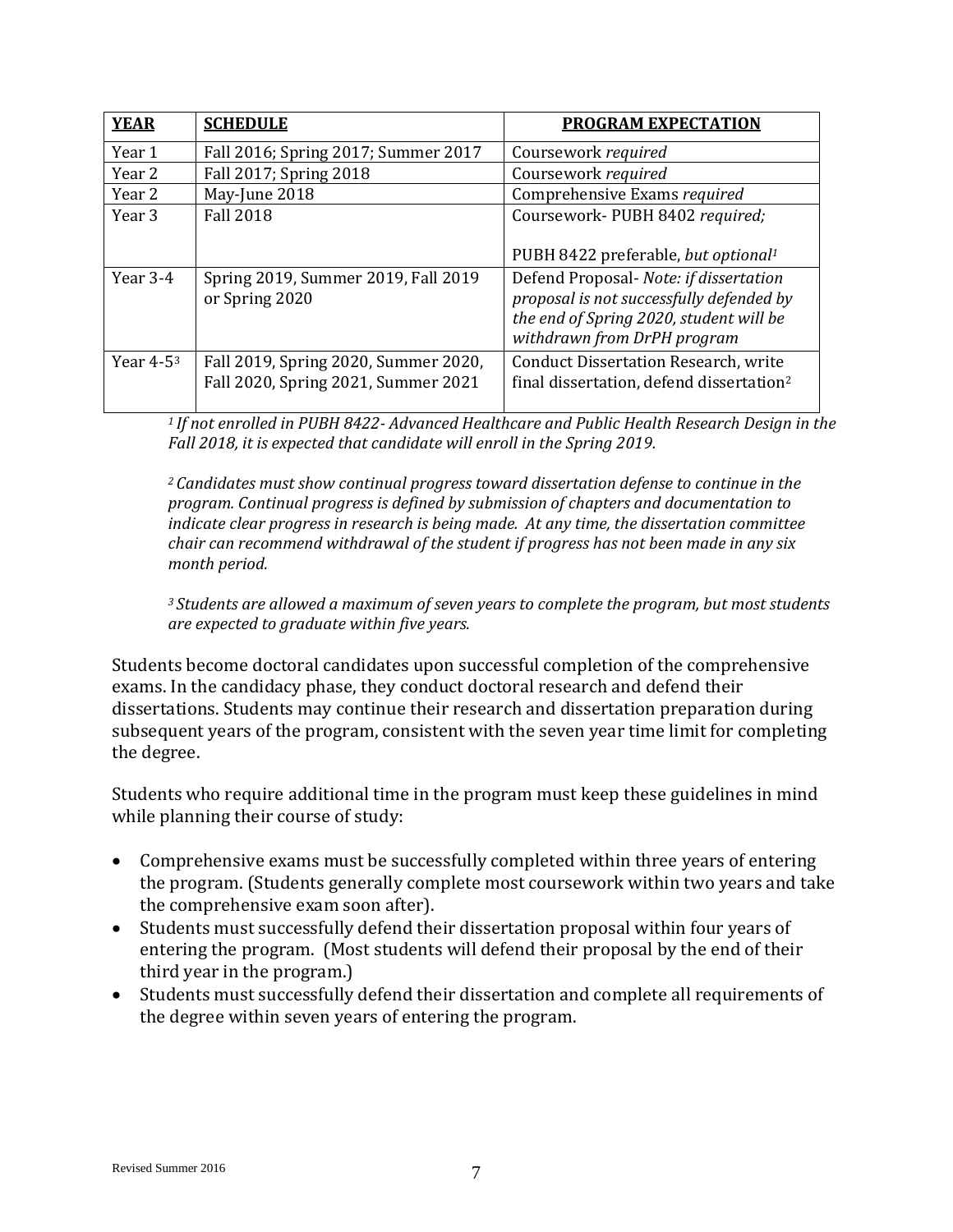# **DrPH Core Competencies**

Doctoral study is a multifaceted and complex challenge that begins with thoughtful planning and deliberate execution with the guidance of faculty members. The experience culminates with the awarding of the DrPH degree to candidates who successfully complete these requirements as outlined in this document and the program guides. Progression through the DrPH degree requires dedication, commitment, and persistence.

Upon completion of the DrPH degree, students will demonstrate ability in the following core competencies:

- Analyze a public health problem and determine appropriate sources of data and methods for problem identification, program planning, implementation, monitoring, and evaluation. Relevant courses: PUBH 8403, 8417, 8419, 8422.
- Develop and analyze hypotheses that can be tested by appropriate quantitative or qualitative research designs and methodologies. Relevant courses: PUBH 8416, 8417, 8422.
- Synthesize and evaluate research conducted by others. Relevant courses: PUBH 8402, 8416, 8417, 8422.
- Design strategies to accurately and effectively describe public health, economic, administrative, legal, social, political, and cultural implications of different health policy options. Relevant courses: PUBH 8402, 8417, 8419.
- Design grant proposals to address public health problems. Relevant courses: PUBH 8416, 8422.
- Present public health data and research syntheses to scientific and professional audiences and the public. Relevant courses: PUBH 8403, 8407, 8422.
- Defend the feasibility and expected outcomes of different policy options and transform them into organizations, plans, processes, and programs. Relevant courses: PUBH 8402, 8403, 8417, 8422.
- Appraise the dynamic forces that contribute to cultural diversity and develop responsive plans and programs. Relevant courses: PUBH 8402, 8403, 8417.
- Assess the determinants of health and illness, factors that contribute to health promotion and disease prevention, and factors that influence the use and cost of public health services in a population. Relevant courses: PUBH 8419, 8422.
- Develop and defend a budget statement that presents programmatic fiscal requirements to achieve stated objectives. Relevant courses: PUBH 8402.
- Describe the theory of organizational structure and its relation to professional practice. Relevant courses: PUBH 8403, 8416.
- Support a culture of ethical standards of conduct in the research process and within organizations and communities. Relevant courses: PUBH 8402, 8403, 8416, 8422.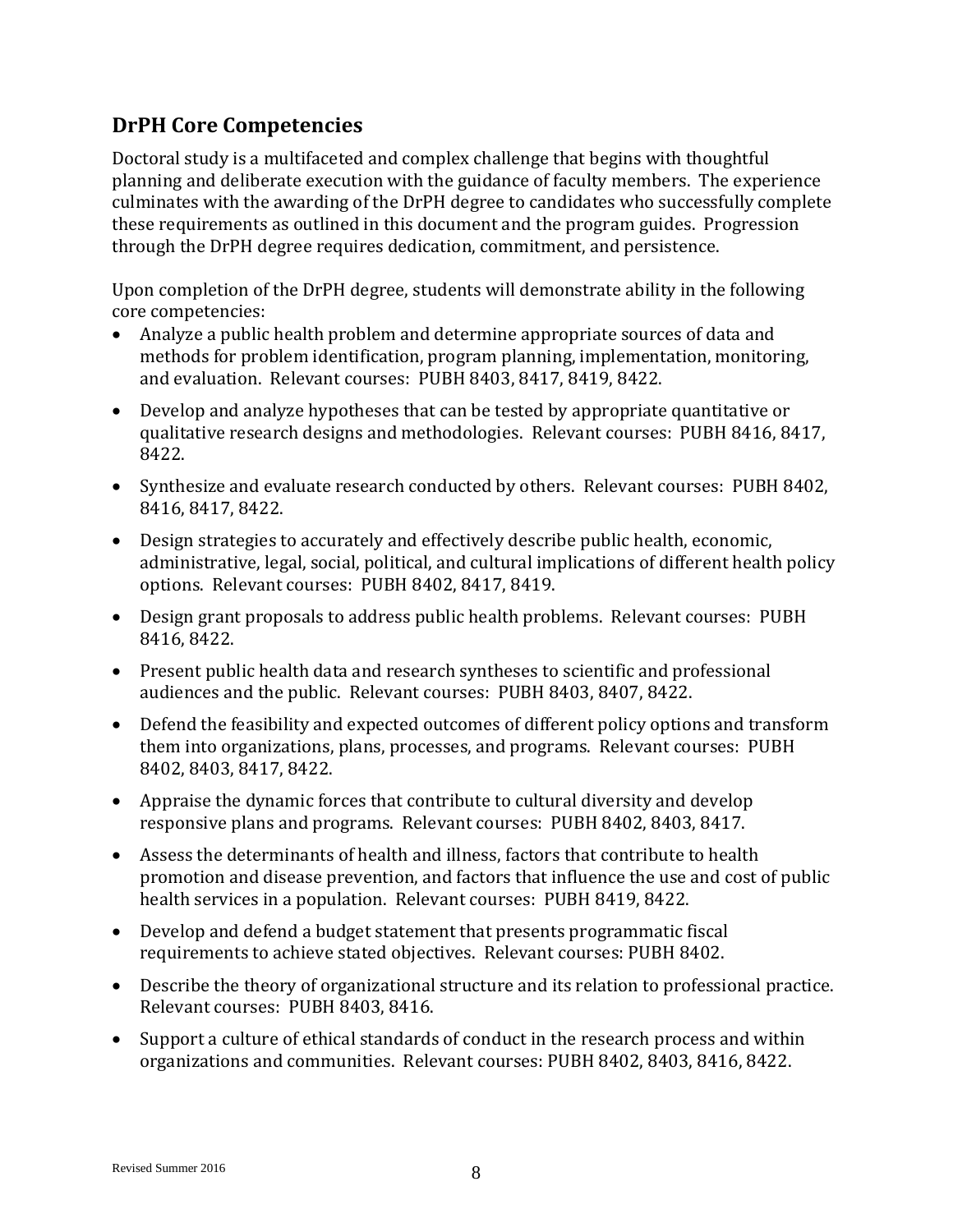• Lead a team of diverse professionals reflecting shared values and vision to achieve specific objectives. Relevant courses: PUBH 8402, 8403.

# **DrPH Specialty Fields**

The GW Milken Institute SPH offers the DrPH degree in 4 specialty fields and each has specialty field competencies. Find program information for each program in either the GW Bulletin: <http://bulletin.gwu.edu/> or the Milken Institute SPH website: [http://publichealth.gwu.edu/academics/graduate/drph-programs.](http://publichealth.gwu.edu/academics/graduate/drph-programs)

- Environmental and Occupational Health, offered by the Department of Environmental and Occupational Health
- Global Health, offered by the Department of Global Health
- Health Behavior, offered by the Department of Prevention and Community Health
- Health Policy, offered by the Department of Health Policy and Management

# **Role of Department Program Director**

Each DrPH specialty field has a director who provides doctoral students with guidance through the pre-candidacy phase, and sometimes in the candidacy phase as well. For most students the Department Program Director will serve as the primary academic advisor. The Department Program Director may also become the chair or serve as a member of the Dissertation Research Committee and provide further guidance throughout the dissertation.

The role of the Department Program Director is pivotal to the student's progression through the pre-candidacy phase. The Department Program Director role supports the Milken Institute SPH's commitment to student development by:

- Guiding the student in the development of a program of study that sequences courses, including the selection of elective courses, and selection of professional leadership development work that enhances the dissertation research experience during the candidacy phase. The program of study is based upon the student's entry knowledge, skills, and experiences; his or her career objectives; and the expectations of the applicable field for scholarly professionals. Any variation from the program of study requires the approval of the Department Program Director.
- Mentoring the student in his or her development as a scholar and professional, including addressing interpersonal skills as necessary.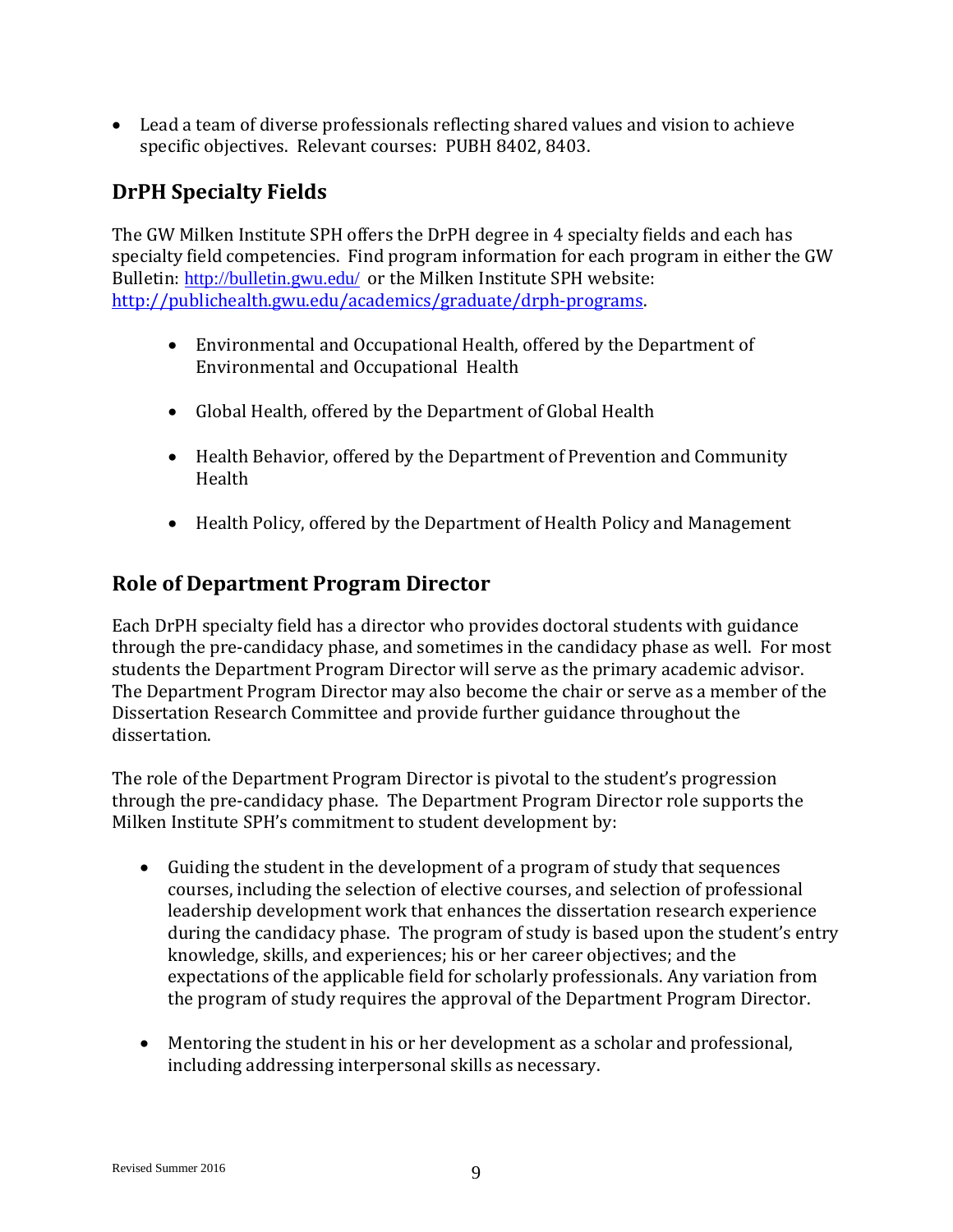- Guiding the student in later semesters to consider the focus of the dissertation research, exploring various potential topics and questions, and weighing the feasibility, advantages, and disadvantages of each.
- Guiding the student's development in the core competencies for doctoral students: knowledge of foundations, critical literature reviews, inquiry and research methods, clarity of written and oral thought, professional development, technological skills, and knowledge of the specialty area.
- Setting clear expectations and guiding the student toward achieving a high level of quality in all written work.
- Guiding the student's preparation for the comprehensive examination.
- Serving as a resource as the student selects a dissertation committee chair and committee members.

Note: The Department Program Director advises students primarily during the first twothree years of the program. Students are encouraged to meet with faculty within and outside of their departments to deepen their academic experience and develop relationships with potential dissertation research advisors. Department Program Directors may serve as dissertation advisors either in the role of committee chair or member; however, it is not presumed that the Department Program Director will necessarily serve as an advisor for the student's dissertation research.

# **DrPH Phases**

The Doctor of Public Health Degree is divided into two phases: pre-candidacy and candidacy. Upon satisfactory completion of the requirements associated with precandidacy, including successfully completing the comprehensive exam, the student moves to the candidacy phase.

**The DrPH Program is designed as a 4-year program, enabling part-time and fulltime students to complete all requirements of the program, including the precandidacy and candidacy phases, within a four-year period. Students must complete all requirements of the doctoral program within seven years. Students are expected to make ongoing progress toward completion of the degree requirements throughout their time in the program.** 

DrPH students are expected to pursue opportunities to contribute knowledge to their field of study through peer-reviewed publications. DrPH students routinely collaborate with faculty as co-authors on publications and also sometimes use class assignments to conduct research and analysis for a publishable research report. These opportunities are available throughout all phases of the student's doctoral experience.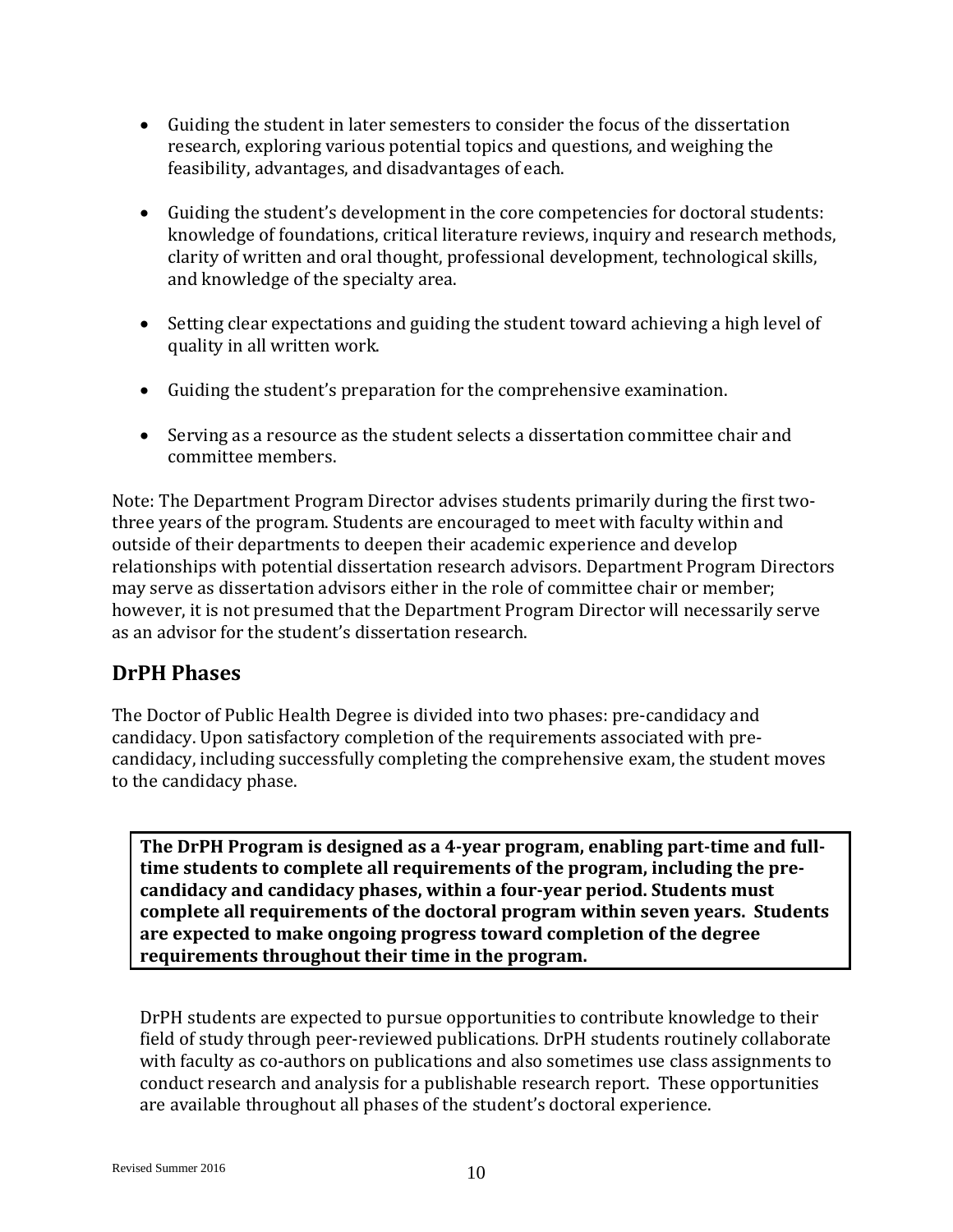#### **PRE-CANDIDACY PHASE:**

#### 1. **Program Planning: The Program of Study**



Careful planning with the Department Program Director is the important first step. The student and program director will discuss the student's interests, goals and experiences, and prepare a Program of Study. A time line for completion of coursework will also be discussed and agreed upon.

Each specialty field requires a minimum of 48 credits. No transfer credits are accepted from master's level coursework. Transfer credits for coursework at a doctoral level from another accredited university may be considered for approval by the DrPH Department Program Director and the DrPH Program Director.

There are three categories of doctoral, didactic courses associated with the precandidacy phase:

- 1. Required foundational courses and research methods (22 credits)
- 2. Required specialty field courses (6 credits)
- 3. Specialty field elective courses (7-10 credits required)

Note- Additional elective coursework may be completed pre- or post-candidacy with approval of the Department Program Director. While the Dissertation phase requires a minimum of 6 credits, up to 9 credits may be taken. However many students will opt to take additional coursework and will not need more than 6 dissertation credits. For further information please consult with the Department Program Director.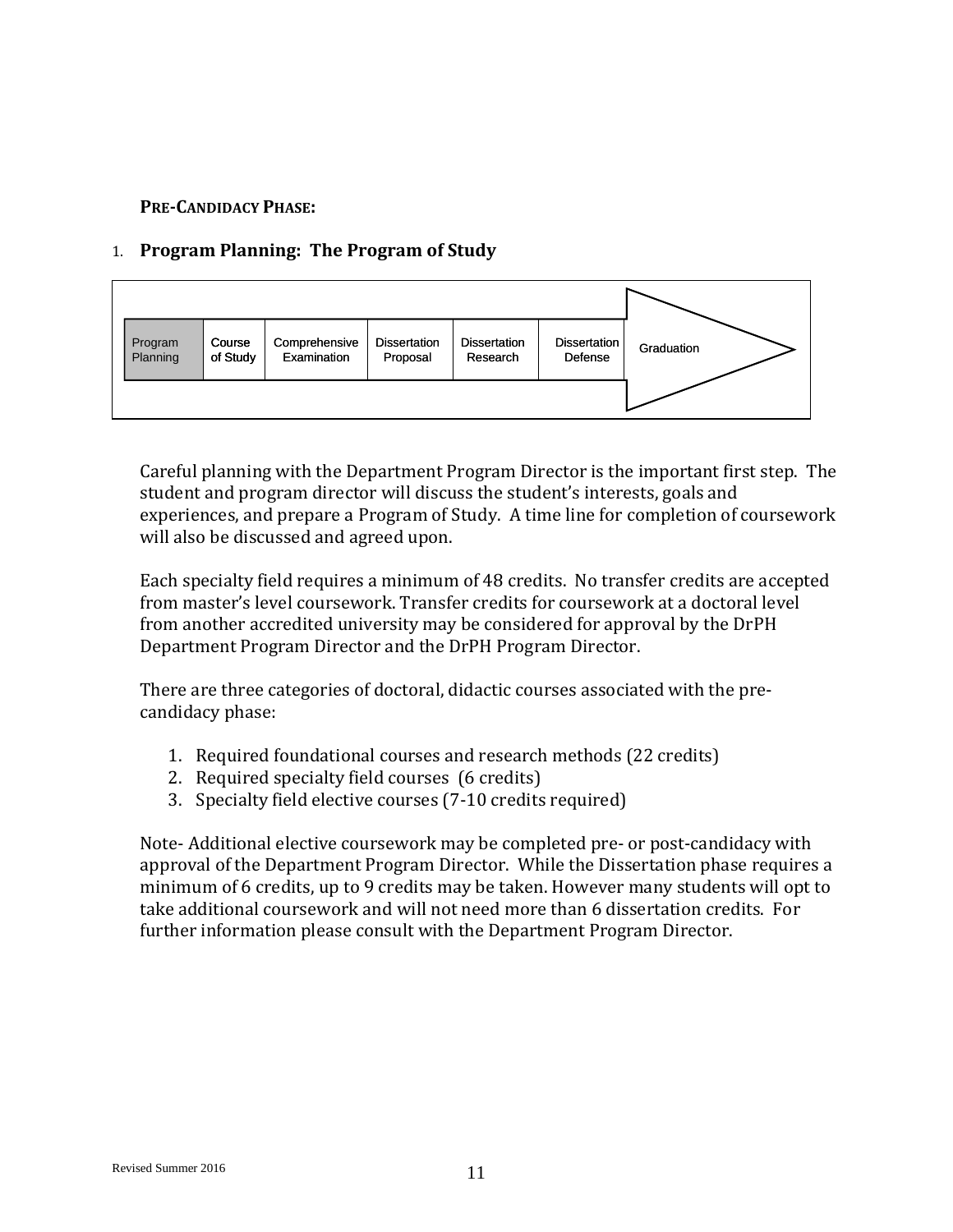# **Program of Study-** courses are listed below:

| 1.                                                              | REQUIRED FOUNDATIONAL COURSES AND RESEARCH METHODS - IDENTICAL FOR ALL SPECIALTY FIELDS<br><b>22 CREDITS</b> |                |                                               |  |
|-----------------------------------------------------------------|--------------------------------------------------------------------------------------------------------------|----------------|-----------------------------------------------|--|
| BEGIN PLANNING FOR YOUR DISSERTATION DURING YOUR FIRST SEMESTER |                                                                                                              |                |                                               |  |
| Course                                                          | <b>Title</b>                                                                                                 | <b>Credits</b> | <b>Semester</b>                               |  |
|                                                                 |                                                                                                              |                | Proposed                                      |  |
| <b>PUBH 8401</b>                                                | Foundations of Public Health Leadership and Practice -                                                       | 3              | Fall Year 1                                   |  |
|                                                                 | Doctoral Seminar                                                                                             |                |                                               |  |
| <b>PUBH 8403</b>                                                | Skills for Public Health Practitioners (title may change)                                                    | $\overline{2}$ | Summer Year 1                                 |  |
| <b>PUBH 8416</b>                                                | <b>Study Design and Evaluation</b>                                                                           | 3              | 3<br>Fall Year 1                              |  |
| <b>PUBH 8417</b>                                                | Qualitative Research Methods and Analysis<br>Prereq: PUBH 8416                                               |                | Spring Year 1                                 |  |
| <b>PUBH 8418</b>                                                | <b>Applied Statistical Analysis</b>                                                                          | 3              | Spring Year 1                                 |  |
|                                                                 | Prereq: PUBH 8416                                                                                            |                |                                               |  |
| <b>PUBH 8419</b>                                                | Measurement in Public Health and Health Services Research                                                    | 3              | Spring Year 2                                 |  |
|                                                                 | Prereq: PUBH 8418                                                                                            |                |                                               |  |
| <b>PUBH 8420</b>                                                | <b>Advanced Analysis and Dissemination</b>                                                                   | 3              | Fall Year 2                                   |  |
|                                                                 | Prereq: PUBH 8417, 8418                                                                                      |                |                                               |  |
| <b>PUBH 8402</b>                                                | Leadership in Public Health Practice and Policy                                                              | $\overline{2}$ | Fall Year 3                                   |  |
|                                                                 | 2. REQUIRED SPECIALTY FIELD COURSES-6 CREDITS                                                                |                |                                               |  |
|                                                                 |                                                                                                              |                |                                               |  |
| <b>EOH</b>                                                      |                                                                                                              |                |                                               |  |
| Course                                                          | <b>Title</b>                                                                                                 |                | <b>Credits</b><br><b>Semester</b><br>Proposed |  |
| <b>PUBH 8411</b>                                                | Advanced Topics - Principles of Environmental Health Risk                                                    | 3              | Year 1 or                                     |  |
|                                                                 | Science - Doctoral Seminar; Prereq: PUBH 6121, 6123, 6126                                                    |                | Year 2                                        |  |
| <b>PUBH 8412</b>                                                | Advanced Topics - Environmental and Occupational Health                                                      | 3              | Year 1 or                                     |  |
|                                                                 | Research and Practice; Prereq: PUBH 6122                                                                     |                | Year 2                                        |  |
| <b>HEALTH BEHAVIOR</b>                                          |                                                                                                              |                |                                               |  |
| <b>Title</b><br>Course                                          |                                                                                                              | <b>Credits</b> | <b>Semester</b>                               |  |
|                                                                 |                                                                                                              |                | Proposed                                      |  |
| <b>PUBH 8408</b>                                                | Advanced Topics - Health Behavior Research and Practice                                                      | 3              | Year 1 or                                     |  |
|                                                                 | Application - Doctoral Seminar                                                                               |                | Year 2                                        |  |
| <b>PUBH 8410</b>                                                | Advanced Topic - Social Marketing Research and Practice                                                      | 3              | Year 1 or                                     |  |
|                                                                 | Application - Doctoral Seminar Prereq: PUBH 6572                                                             |                | Year 2                                        |  |
| <b>HEALTH POLICY</b>                                            |                                                                                                              |                |                                               |  |
| Course                                                          | <b>Title</b>                                                                                                 | <b>Credits</b> | <b>Semester</b><br>Proposed                   |  |
| <b>PUBH 8404</b>                                                | Advanced Topics- Health Systems and Health Policy Research                                                   | 3              | Year 1 or                                     |  |
|                                                                 | - Doctoral Seminar; Prereq: PUBH 6315 or approval by<br>instructor                                           |                | Year 2                                        |  |
| <b>PUBH 8405</b>                                                | Advanced Topics -Advanced Health Economics Research -                                                        | 3              | Year 1 or                                     |  |
|                                                                 | Doctoral Seminar; Basic microeconomics required; Prereq:                                                     |                | Year 2                                        |  |
|                                                                 | PUBH 6340 or approval by instructor                                                                          |                |                                               |  |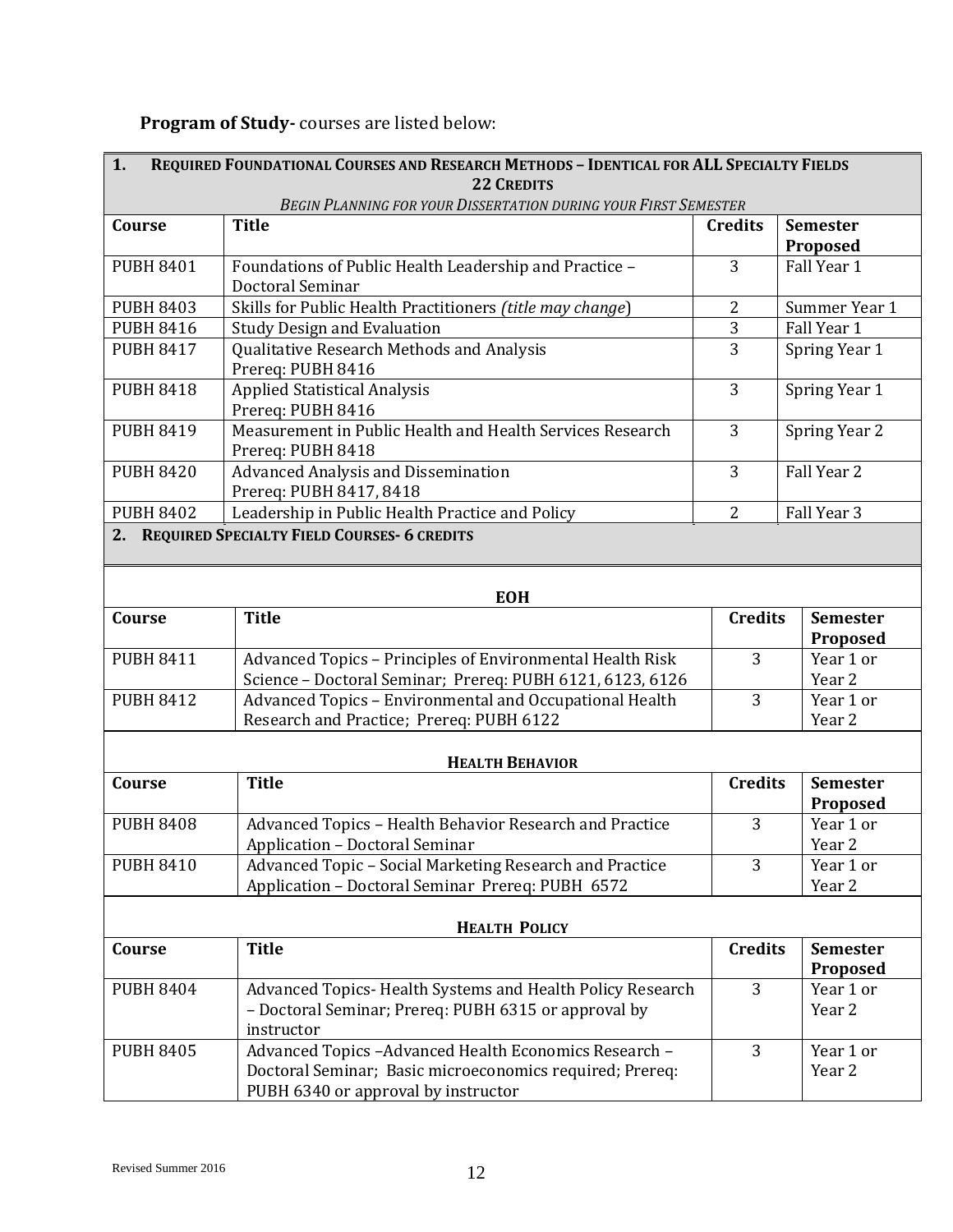| <b>GLOBAL HEALTH</b>                                                                                                                                                 |                                                                                                           |  |                |                             |
|----------------------------------------------------------------------------------------------------------------------------------------------------------------------|-----------------------------------------------------------------------------------------------------------|--|----------------|-----------------------------|
| Course                                                                                                                                                               | <b>Title</b>                                                                                              |  | <b>Credits</b> | <b>Semester</b><br>Proposed |
| <b>PUBH 8406</b>                                                                                                                                                     | Advanced Topics - Health Research in the Global Arena -<br>Doctoral Seminar                               |  | 3              | Year 1 or<br>Year 2         |
| <b>PUBH 8407</b>                                                                                                                                                     | Advanced Topics - Health Leadership in the International<br>Setting - Doctoral Seminar; Prereq: PUBH 8406 |  | 3              | Year 1 or<br>Year 2         |
| 3. REQUIRED SPECIALTY FIELD ELECTIVE COURSES - ALL SPECIALTY FIELDS - (7-10 CREDITS)<br>(COURSES VARY BY DEPARTMENT)                                                 |                                                                                                           |  |                |                             |
| Course                                                                                                                                                               | <b>Title</b>                                                                                              |  | <b>Credits</b> | <b>Semester</b><br>Proposed |
| <b>TBD</b>                                                                                                                                                           | <b>Advisor Approval</b>                                                                                   |  | <b>Varies</b>  | <b>TBD</b>                  |
| 4. PROFESSIONAL LEADERSHIP COURSES - ALL SPECIALTY FIELDS (2 CREDITS)<br>Professional Leadership Course Form Required: http://publichealth.gwu.edu/services/students |                                                                                                           |  |                |                             |
|                                                                                                                                                                      | <b>Title</b>                                                                                              |  | <b>Credits</b> | <b>Semester</b><br>Proposed |
| <b>PUBH 8413</b>                                                                                                                                                     | Research Leadership                                                                                       |  | Varies         | <b>TBD</b>                  |
| <b>PUBH 8415</b>                                                                                                                                                     | Instructional Leadership                                                                                  |  | Varies         | <b>TBD</b>                  |

**Professional Leadership**- Students must complete two credits of professional leadership that can be completed before or after the pre-candidacy phase. Leadership credits are taken on a credit/no-credit basis. Faculty must submit a grade change form (obtained from SPH Student Records) to indicate credit/no-credit for all professional leadership credits prior to being cleared for graduation. All leadership credits must be approved in advance with the Program Director agreeing on the number of credits expected to be awarded in advance. Along with registration, the DrPH Leadership Credits Plan form must be completed: [http://publichealth.gwu.edu/services/students.](http://publichealth.gwu.edu/services/students)

Two categories of professional leadership may count toward fulfilling these requirements. For students who do not serve as a GA (Teaching Assistant), At least one of these credits must be in Instructional Leadership:

- Research Leadership-Students may assist faculty or other professionals in the field on a defined research project.
- Instructional Leadership- Students may serve as a Teaching Assistant for one or more courses.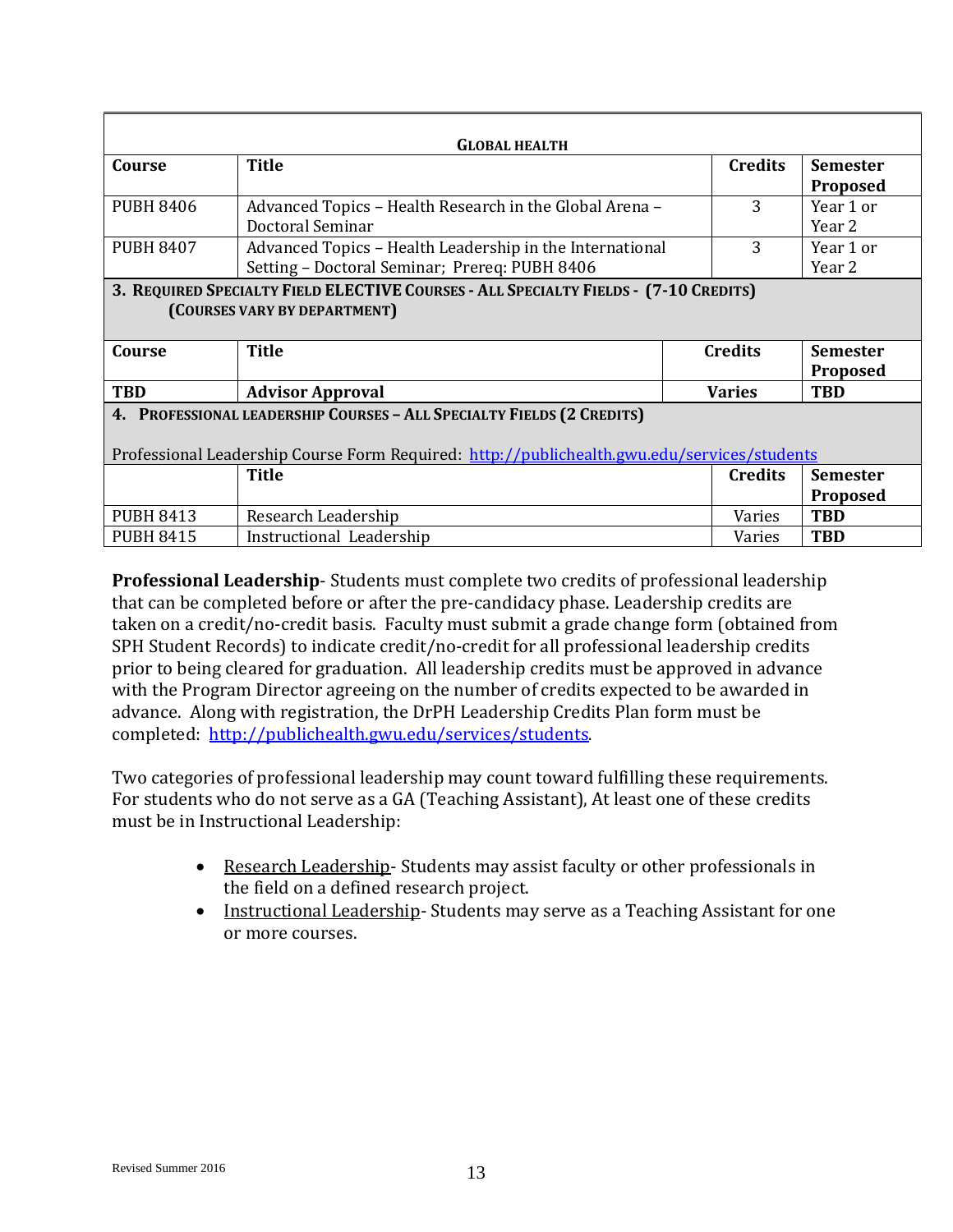#### **2. Course Enrollment**



Once the Program of Study has been developed and approved/signed by the Department Program Director, DrPH students must register for classes according to the procedures received from the Office of Admissions.

Students should review their approved program of study each semester with the Department Program Director for accuracy and relevance. Any changes to the agreed upon program of study must be approved in advance.

DrPH students must maintain a 3.0 GPA to remain in good standing.

### **3. Comprehensive Examination**



The comprehensive exam assesses the knowledge of general public health concepts and the student's specialty area. The exam challenges students to synthesize theory, concepts, research, and practice in the student's specialty area. Students take comprehensive exams upon completion of the first 20 credits of core and 6 credits of specialty field required courses are completed. The exact date of the comprehensive exam is determined in consultation with the Department Program Director.

Once students pass the comprehensive exam, they are officially admitted into the candidacy phase. Students who fail to complete or pass comprehensive exams will be offered the opportunity to retake the exam one additional time. The second exam must be taken within one year of the initial exam. Failure to complete or pass the comprehensive exam will be grounds for termination from the DrPH program.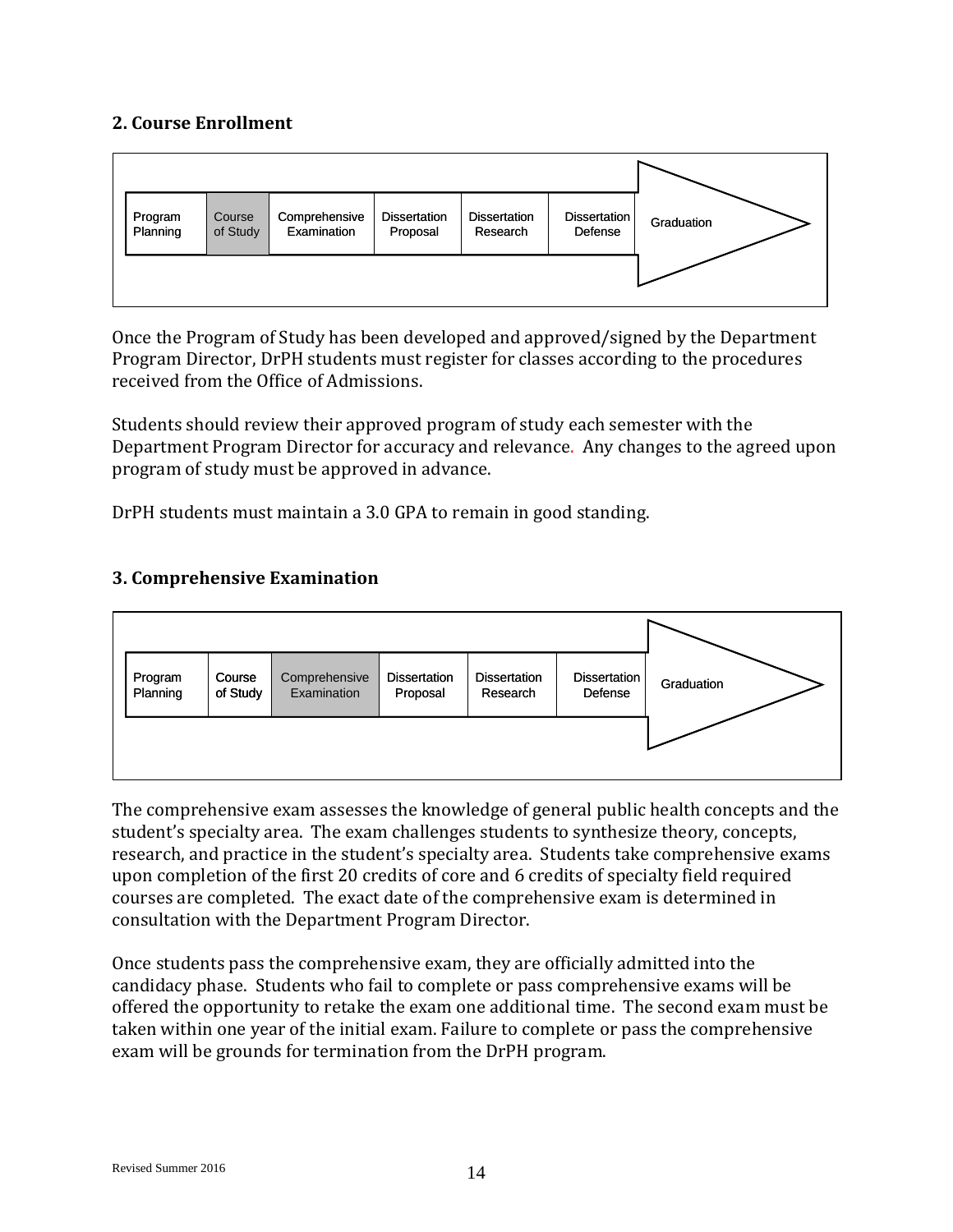#### **CANDIDACY PHASE\*:**

*\*Please see the Dissertation Guide- Frequently Asked Questions (FAQ) available on our website for comprehensive information about the Candidacy phase. Below is just summary information.* 

The objective of the dissertation is to demonstrate that the candidate has synthesized the knowledge gained during the pre-candidacy phase and is able to apply this knowledge to the resolution of a concrete and substantial applied research problem. The dissertation also demonstrates that the candidate has mastered research methods to successfully conduct scientific research.

The dissertation is a problem-based or issue-based inquiry that will involve empirical, applied research on a selected public health policy and practice issue as manifested in an actual community, public or private health care institution, organization or delivery system. Dissertation research will:

- Be guided by relevant and current theories or conceptual frameworks.
- Use appropriate and scientifically rigorous methods.
- Build on previous research.
- Contribute to public health policy and practice either domestically or internationally.

The research should result in the identification or assessment of feasible solutions or recommendations to the selected problem or issue, appropriate to the context in which they occur. Candidates are expected to demonstrate competencies in structured scientific inquiry, research design and analysis, and the primary methods of social research including qualitative methods and/or quantitative methods. The Dissertation Guide FAQ is available for students in the candidacy phase of the program.

#### **1. Dissertation Proposal**



After passing the comprehensive exam all doctoral candidates enroll in PUBH 8403 in the Fall of Year 3, and register and complete PUBH 8422: Advanced Health Care and Public Health Research Design (a 2-credit course). Prior to registering for PUBH 8422, students must: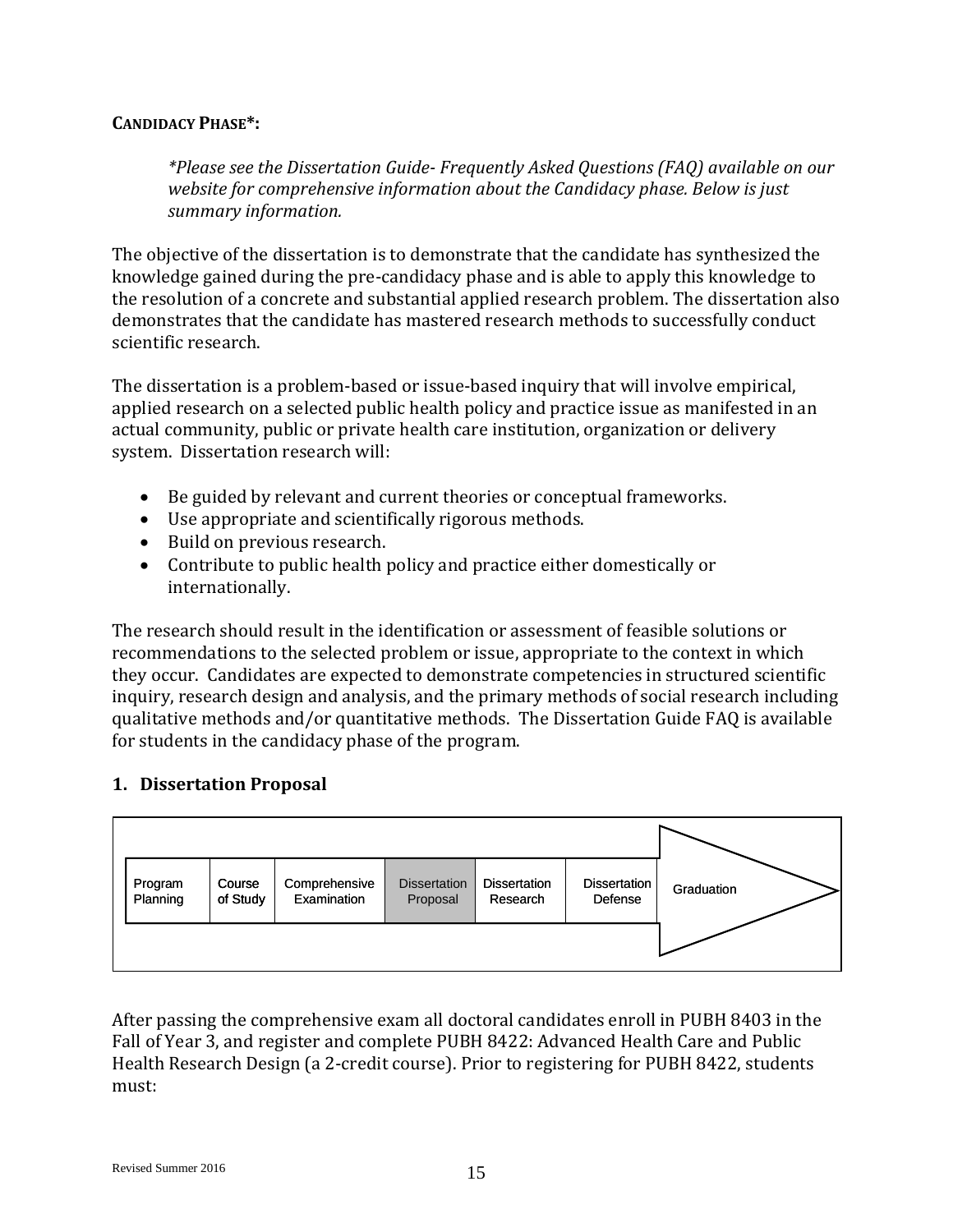- Identify a dissertation topic;
- Select a chair for the Dissertation Research Committee;
- Develop a one-page abstract on the research topic;
- Receive approval from the course Instructor for PUBH 8422.

| Course           | Title                                                            | <b>Credits</b> |
|------------------|------------------------------------------------------------------|----------------|
| <b>PUBH 8422</b> | Advanced Health Care and Public Health Research Design           | 2              |
|                  | Prerequisites: Passing Comprehensive Exams, Approval of the      |                |
|                  | Program Director, and a page-long abstract that includes the     |                |
|                  | following: Student Name, Program Director, Faculty Advisor if    |                |
|                  | different from the Program Director, Title, Objective (including |                |
|                  | population), Research Methods and Analysis Methods, Anticipated  |                |
|                  | Results/Hypotheses.                                              |                |

A draft of the dissertation proposal is developed during PUBH 8422. The dissertation proposal should provide a clear, concise, and thorough plan of proposed research. While enrolled in PUBH 8422, students must identify and confirm their Dissertation Research Committee members and submit the Dissertation Research Committee Approval Form to [drphadmin@gwu.edu.](mailto:drphadmin@gwu.edu) The Dissertation Research Committee Approval Form can be accessed at: [http://publichealth.gwu.edu/services/students.](http://publichealth.gwu.edu/services/students)

For more information on each part of the candidacy phase, dissertation formats, development of a dissertation committee and required forms, please see the Dissertation Guide FAQ on the website.

#### **2. Dissertation Research**



Once the proposal has been successfully defended, students enroll in PUBH 8423- Dissertation Research each semester. Candidates must take a minimum of 6 dissertation research credits and may take up to a maximum of 9 dissertation credits. Once all coursework and dissertation research credit requirements are met, students may register for Continuous Enrollment (nominal fee/semester) each fall and spring semester until they complete and defend their dissertation. Registering for Continuous Enrollment requires the DrPH Program Director approval. Students may not enroll in Continuous Enrollment until they have satisfied all their requirements, including dissertation research credits.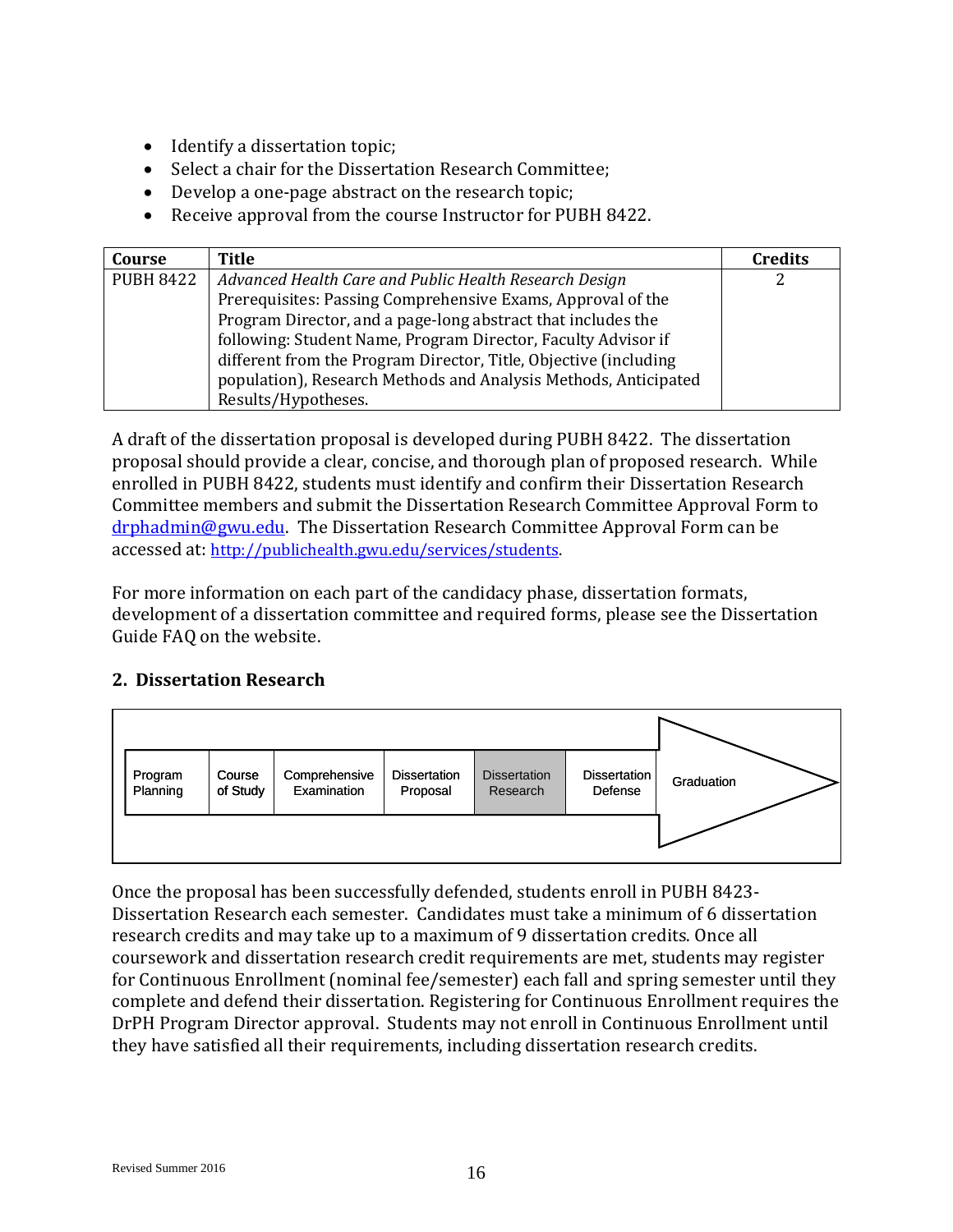Students may not enroll in PUBH 8423 Dissertation Research until they have successfully defended their dissertation proposal. Students who are not eligible to enroll in PUBH 8423 must register for other course offerings or enroll in one credit of Continuing Research (PUBH 0940).

### **3. Dissertation Defense**



Students preparing for the official oral defense of their dissertation should be thinking ahead to the formatting requirements for the final document and the graduation clearance requirements for the Milken Institute SPH. The Dissertation Research Committee must be provided ample time to review the complete draft prior to scheduling the defense date. Refer to the Dissertation Guide FAQ's on the website for additional information about the dissertation defense.

# **Disposition of the Dissertation**

All doctoral candidates are required to submit the FINAL dissertation (with all the approved changes) electronically to ProQuest/UMI in accordance with all requirements. <http://library.gwu.edu/etds/>. Please see the Dissertation Guide FAQ's on the website for additional information.

# **DrPH Degree Certification and Graduation**



Requirements, policies, and procedures to apply for graduation are detailed in the University Bulletin and the Milken Institute SPH website.